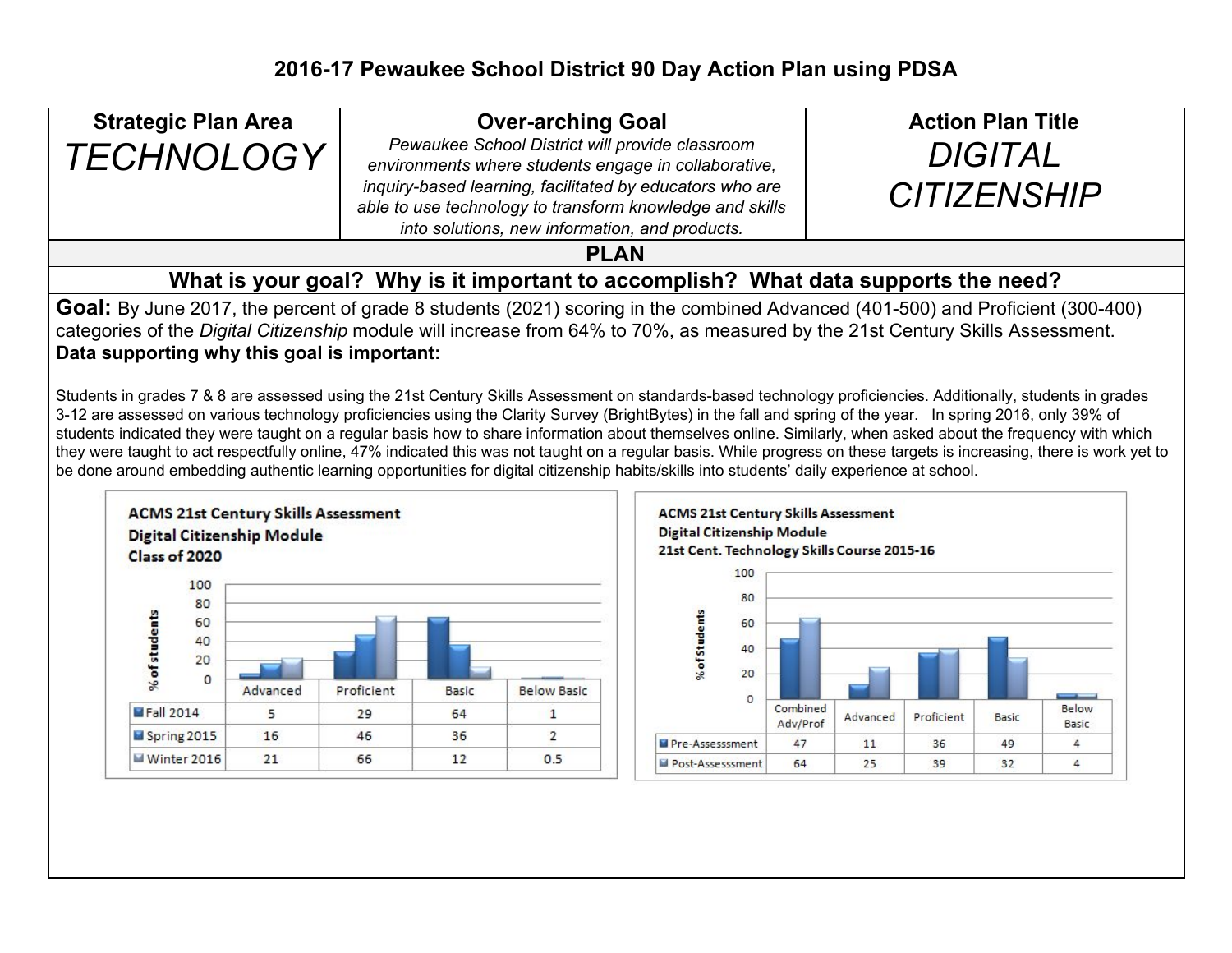

**DO**

# **What is your approach?**

Asa Clark Middle School students enrolled in the 21st Century Technology Skills course at ACMS will take the assessments at the start and end of their semester of enrollment in the course. Data will provide overall proficiency scores, as well as scores in each of the 5 national technology standard areas, including Digital Citizenship. Results are available at the individual, class, school, district, and national levels, allowing for benchmarking and comparison. Growth data is also for available. The Clarity Survey will be administered in the fall and spring of the year to students in grades 3-12. Goal specific data will be reported using the *Classroom/Student Digital Citizenship: Student Frequency of Learning Digital Citizenship* portion of the survey.

The K-12 Technology Committee will continue year 3 of the curriculum revision process in the area of Digital Citizenship. The work of the team will be to identify authentic learning opportunities in other curricular areas in which to embed grade level learning targets based on the national technology standards. Additionally, the team will focus on designing and deploying PD for teachers on the skills/habits of Digital Citizenship, so as to increase teacher capacity to instruct students on these skills/habits.

|  | How will you deploy the plan? |  |  |
|--|-------------------------------|--|--|
|  |                               |  |  |

| <b>TIOW WIII YOU GEPIOY LITE PIAIL!</b>                          |                                                                        |                                      |                                                                    |  |  |  |
|------------------------------------------------------------------|------------------------------------------------------------------------|--------------------------------------|--------------------------------------------------------------------|--|--|--|
| What steps will you take?                                        | How will you know the step is<br>completed? What evidence is<br>there? | When will the work be<br>completed?  | Who is the process owner<br>responsible to accomplish the<br>work? |  |  |  |
| Administer 21st CSA to ACMS<br>studentstthat are enrolled in the | Results available for Asa Clark<br>  Middle School                     | Semester 1<br><b>Pre, Sept. 2016</b> | Amy Pugh<br><b>Kathy Birkes-Drees</b>                              |  |  |  |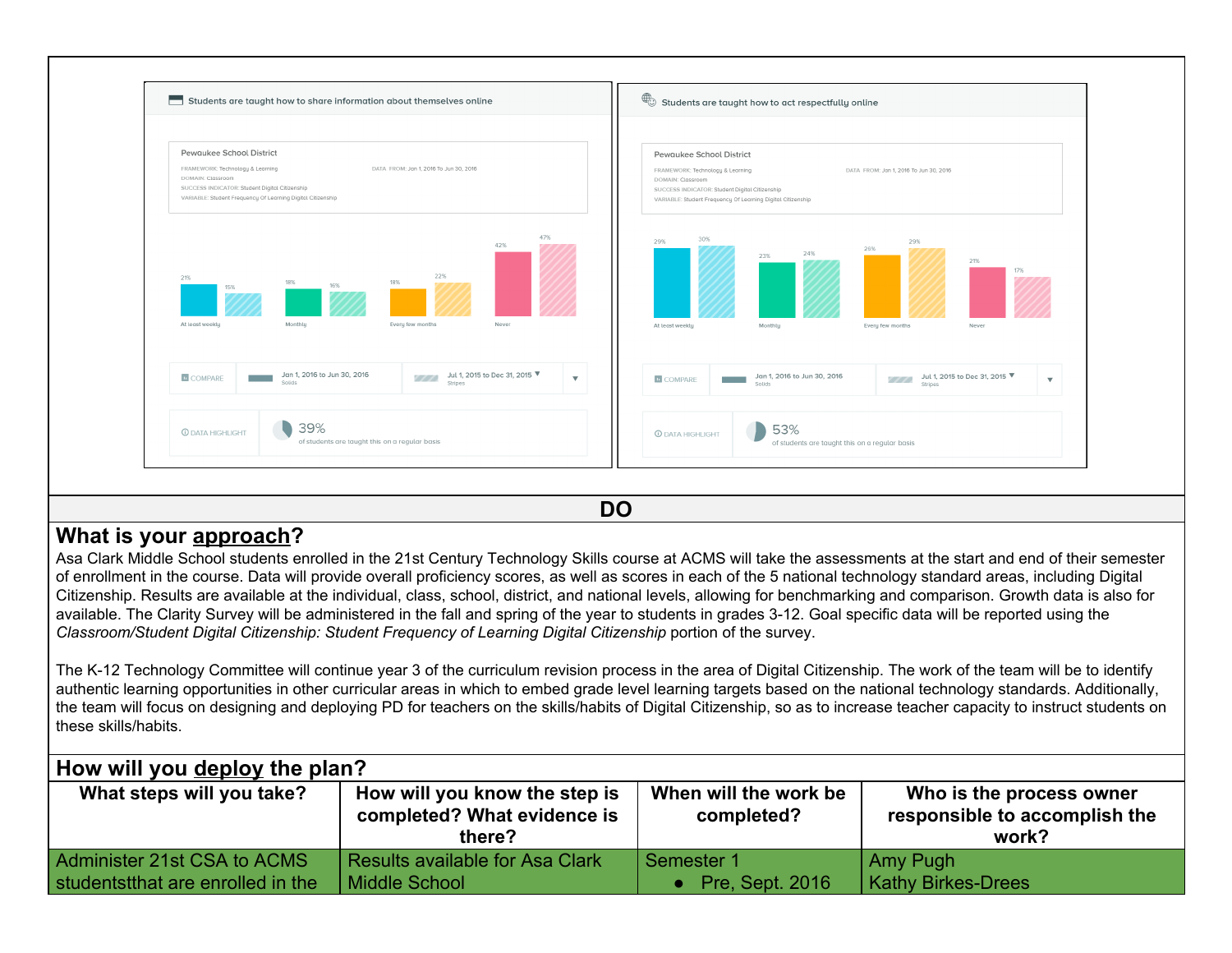| 21st Century Technology Skills<br>course                                                                                    |                                                                                                             | • Post, January<br>2017<br>Semester <sub>2</sub><br>• Pre, January<br>2017<br><b>June 2017</b>       |                                                                        |  |  |  |
|-----------------------------------------------------------------------------------------------------------------------------|-------------------------------------------------------------------------------------------------------------|------------------------------------------------------------------------------------------------------|------------------------------------------------------------------------|--|--|--|
| <b>Administer Clarity technology</b><br>survey (CASE Framework) to all<br>teaching staff district-wide &<br>students (3-12) | Clarity results in each school                                                                              | October 30, 2016                                                                                     | Amy Pugh<br><b>Assoc. Principals</b>                                   |  |  |  |
| Analyze and share results of the<br>21st CSA with district and school<br>staff, students, and parents                       | Analysis complete and results in<br>dashboard format; Technology<br>Team or school staff meeting<br>minutes | October 30, 2016                                                                                     | Amy Pugh<br><b>Assoc. Principal, ACMS</b><br><b>Kathy Birkes-Drees</b> |  |  |  |
| Analyze and share results of the<br>Clarity survey with district and<br>school staff, students, and<br>parents              | Analysis complete and results in<br>dashboard format; Technology<br>Team or school staff meeting<br>minutes | October 30, 2016                                                                                     | Amy Pugh<br><b>Assoc. Principals</b>                                   |  |  |  |
| Identify K-12 Technology Team<br>membership (at least 2 teacher<br>reps and one admin rep from<br>each school)              | Team membership established<br>and communicated to District<br>leadership                                   | August 28, 2016                                                                                      | <b>Amy Pugh</b><br><b>Assoc. Principals</b>                            |  |  |  |
| Establish K-12 Technology Team<br>meeting schedule                                                                          | 2016-17 meeting schedule<br>published                                                                       | September 15, 2016                                                                                   | <b>Amy Pugh</b>                                                        |  |  |  |
| Design and deploy PD for<br>teachers on the skills/habits of<br><b>Digital Citizenship</b>                                  | PD plan completed; PD deployed<br>via flipped lessons each marking<br>period                                | August 20, 2016<br>October 20, 2016<br>December 9, 2016<br><b>January 23, 2017</b><br>March 10, 2017 | Amy Pugh<br><b>Dria Setter</b><br><b>Melinda Larson-Horne</b>          |  |  |  |
| <b>Identify curricular lesson</b><br>integration for grade levels.                                                          | Areas of curricular integration are<br>identified and listed on the<br>curriculum documentation             | <b>January 31, 2016</b>                                                                              | <b>Amy Pugh</b><br><b>K-12 Technology Committee</b>                    |  |  |  |
| <b>Establish Digital Citizenship</b><br>Success Skills baseline data for<br>each school                                     | Quarterly review of success skill<br>data                                                                   | Quarterly                                                                                            | Amy Pugh<br><b>Candice Bentley</b>                                     |  |  |  |
| <b>STUDY</b>                                                                                                                |                                                                                                             |                                                                                                      |                                                                        |  |  |  |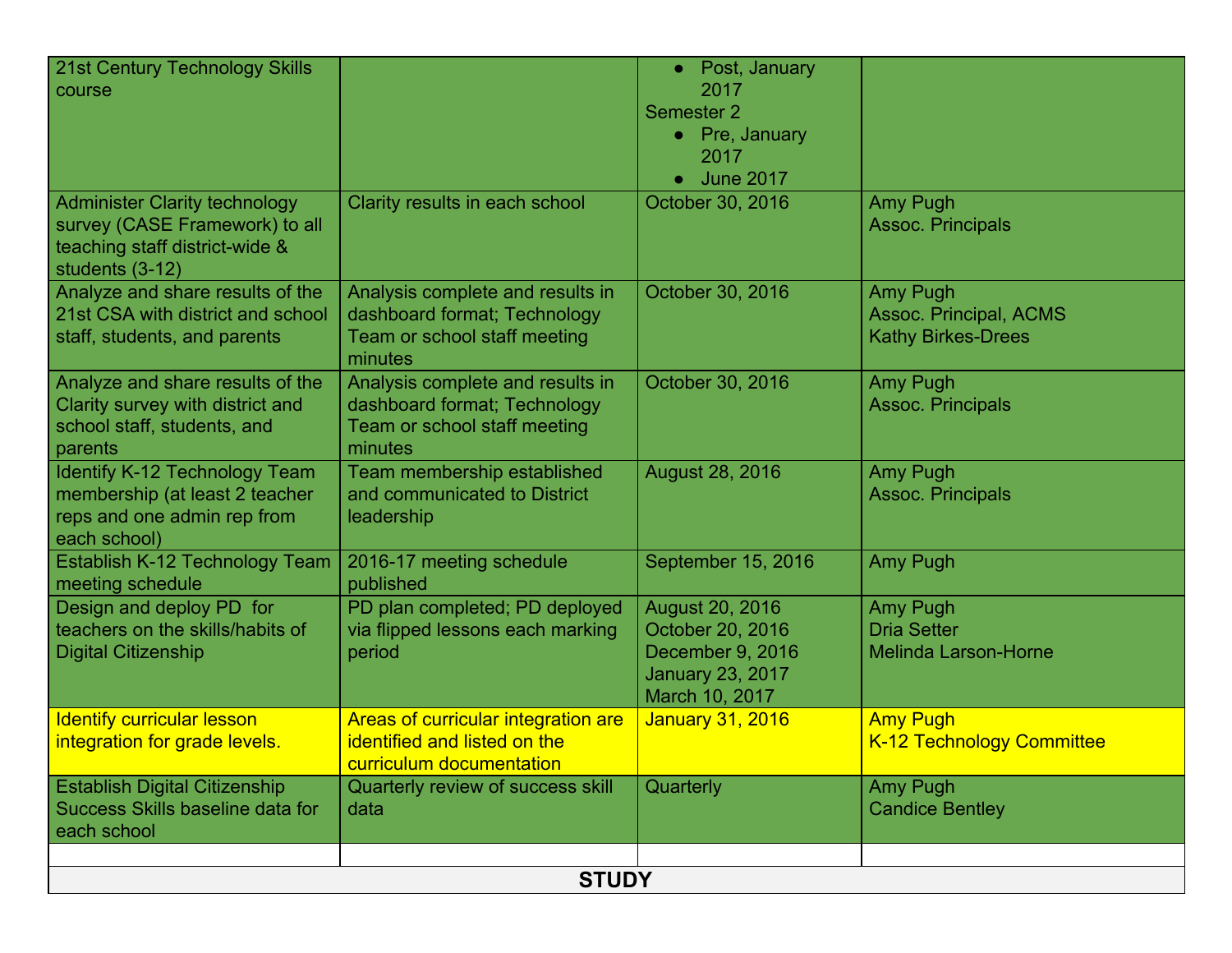# **When you review the progress, what needs to be done in the next quarter?**

**End of Qtr 1:** Results of the Clarity survey and 21st CSA have been analyzed but not yet shared with all stakeholders. The K-12 Technology Committee members have reviewed the data for both surveys, along with the Term 1 Digital Citizenship Success Skill data from each school. Observations have been noted on a shared document and will be compiled into a report for use on the Technology scorecard and dashboard. The instructional technology dashboard will be updated and posted to share results with external stakeholders.

The IT Director and EdTech coaches have designed and deployed flipped PD for certified staff. The PD modules are completed by teachers on the full PD days at the end of each term. Below are links to the PD modules for Terms 1 and 2: **Start of school:**

- [Creating Secure Passwords](https://goo.gl/vHecQP)
- [Email Etiquette video](https://goo.gl/mCWsOq)
- [Acceptable Use](https://www.powtoon.com/online-presentation/dGHT0354a6i/psd-aup/?mode=movie#/)
- Care & Respect of Devices
	- PLE: [Chromebook Use Reminders](https://www.wevideo.com/view/411503508)
	- HZ: [Do/Don't Video](https://www.wevideo.com/hub#media/ci/702815770)
	- Asa/PHS: [Proper Care & Use of PSD Laptop Video](https://youtu.be/Lm927JIqwLY)

### **Term 1:**

- Fair Use, Plargiarism, Citing Sources
	- [TedEd Lesson: A Fair\(y\) Use Tale](http://ed.ted.com/on/TvFaldEv)
	- Blend Space: <https://goo.gl/3ZPWbU>

## **Term 2:**

● [Search strategies, Evaluating Web Resources](https://goo.gl/forms/7GAMnSyXMRIn5HmL2)

**End of Qtr. 2:** Results of the 21st Century Skills Post-assessment for students enrolled in the course during S1 has been reviewed. the goal has not yet been met, but will be reexamined at the end of S2 and data will include all students enrolled during the year. S2 Pre-assessment data has not been reviewed. The instructional technology dashboard will be updated and posted to share results with external stakeholders.

The IT Director and EdTech coaches have designed and deployed flipped PD for certified staff. The PD modules are completed by teachers on the full PD days at the end of each term. Below are links to the PD modules for Terms 3 and 4:

**Term 3:**

- [Reboot For Students](https://goo.gl/Ud7QOc) (elementary)
- Students in MS/HS reviewed policies/procedures in Student Technology Guide

**Term 4:** [Evaluating Web Resources and Internet Search Techniques](https://goo.gl/forms/7GAMnSyXMRIn5HmL2)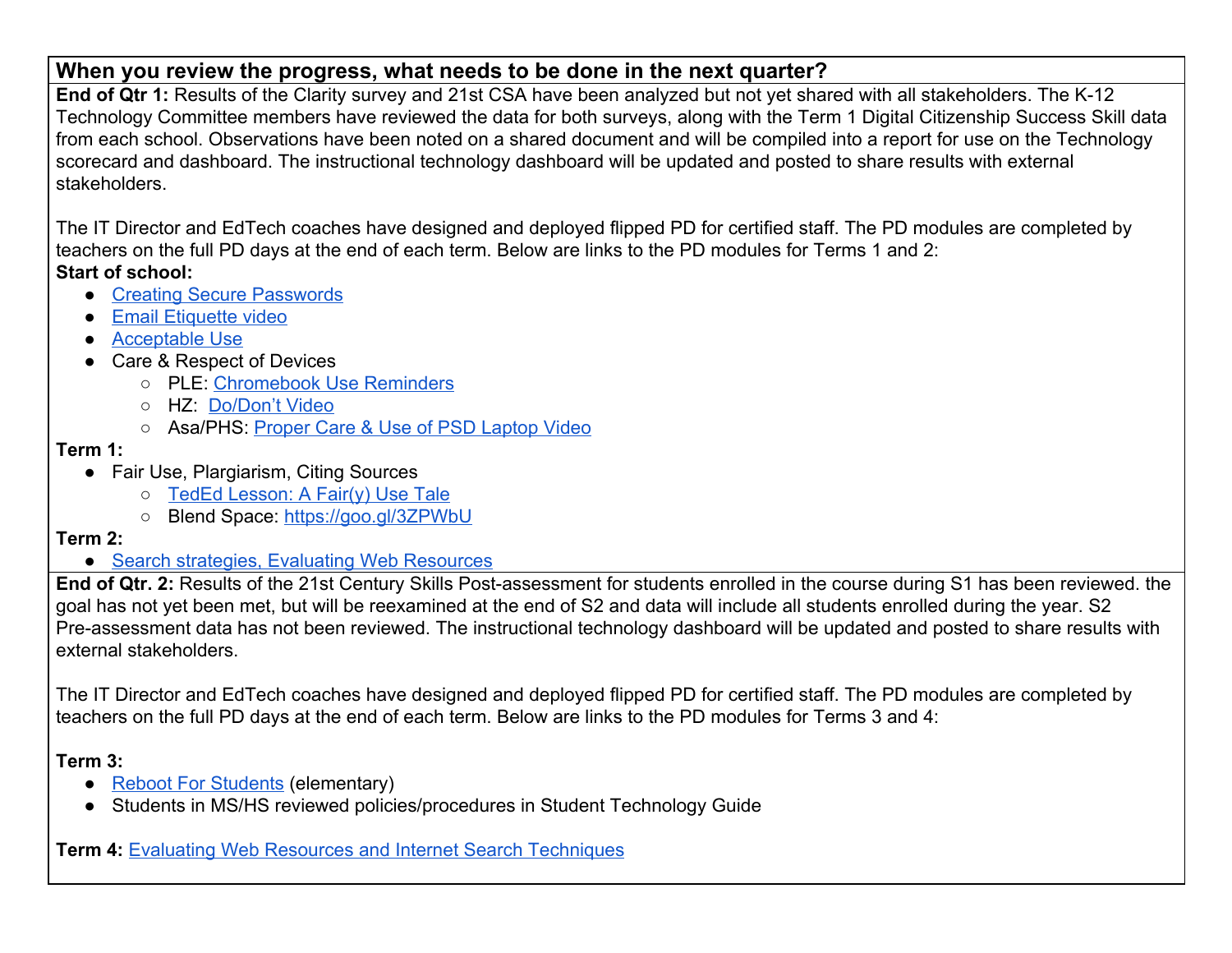#### **End of Qtr. 3**

The IT Director and EdTech coaches have designed and deployed flipped PD for certified staff. The PD modules are completed by teachers on the full PD days at the end of each term. Below are links to the PD module for Term 5. A comprehensive list of the Digital Citizenship PD modules can be found at: <https://goo.gl/ebJkZM>

## **Term 5:**

● [Cyberbullying Self-assessment](https://docs.google.com/a/pewaukeeschools.org/forms/d/e/1FAIpQLSe0n978vJGVDgX3jPuTqoyp-hZt_nKS2-5Qj4DfhoytiP5Spw/viewform?c=0&w=1)

The overall PDSA goal was not met. **68.4% of grade 8 (2021) students scored in the combined Advanced/Proficient categories** on the Digital Citizenship module of the 21st Century Skills Assessment. The target was 70%.